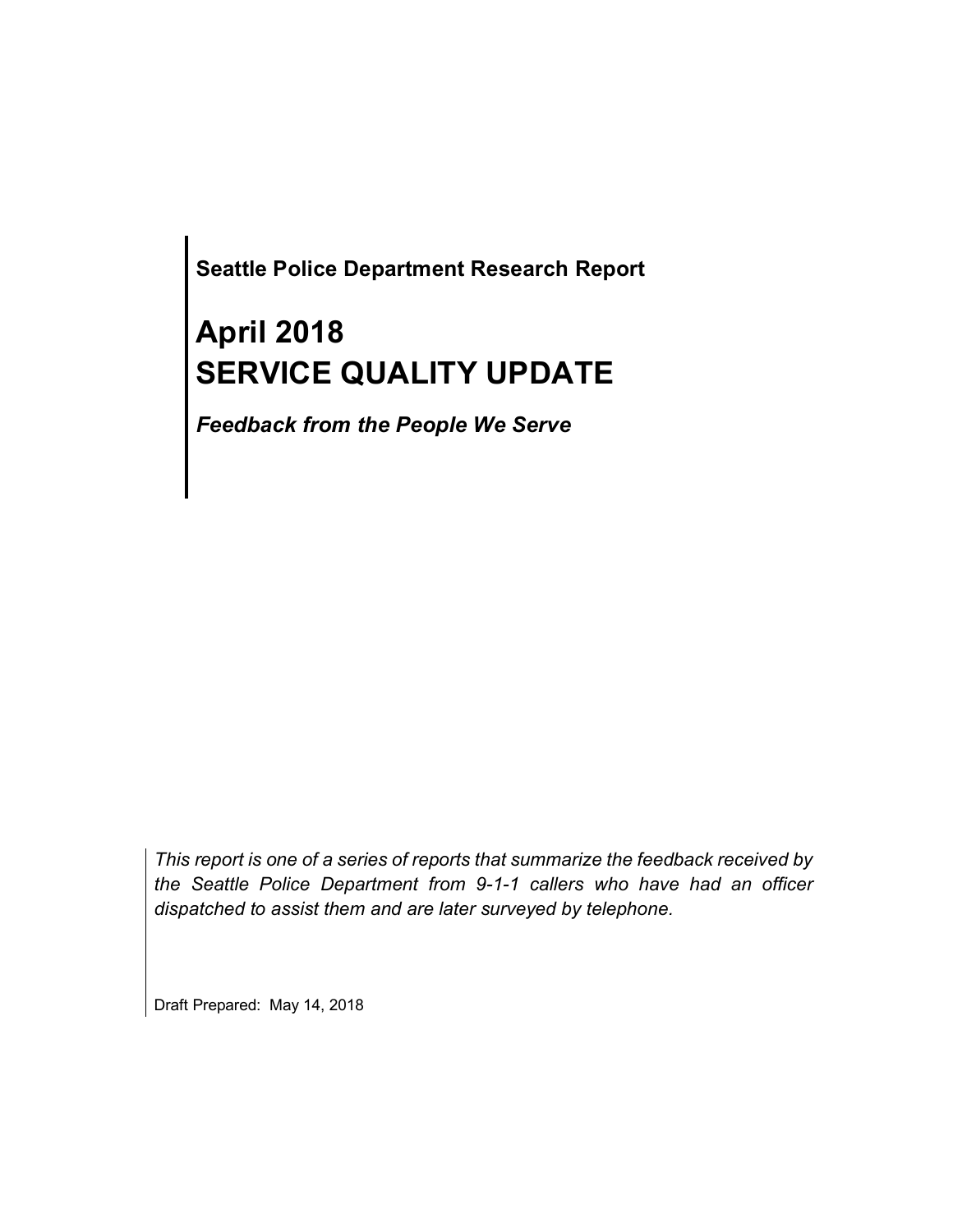#### **9-1-1 Caller Surveys: Summary and Conclusions from April 2018**

The Seattle Police Department customer satisfaction surveys provide feedback about the service provided by the Department to those who call 9-1-1 and have an officer dispatched to assist them. Key findings and conclusions from the April 2018 survey and comparisons to the other surveys conducted since June 2014 are summarized below.

**Overall Satisfaction**. Overall, customers continue to be satisfied with their experience with the Department "from calling 9-1-1 on to all contacts [they] had with the Police Department as a result of that call." Seventytwo percent (correcting for rounding error) of the customers rated their overall satisfaction with this experience as 4 or 5 on a five-point scale were 5 means "extremely satisfied," for an average rating of 4.11 out of 5 possible points. Ratings of overall satisfaction have remained high while fluctuating significantly since June 2014.

**Officers Responding to Customers' 9-1-1 Calls.** Customers rated the officers who responded to their 9- 1-1 calls positively. Customers indicated that the responding officers were professional and courteous (94% "strongly agree" or "agree"); and officers listened to customer concerns, answered questions, provided the information and assistance needed, clearly explained procedures, and told customers what would happen next (79% to 89% "strongly agree" or "agree"). The responding officers received lower ratings for giving "tips on preventing future crimes" (54% "strongly agree" or "agree").

Ratings of the responding officers fluctuated significantly since June 2014, but ratings in April 2018 did not differ significantly from either June 2014 or December 2017.

**Seattle Police Department Overall**. Customers also rated the Department highly. Customers indicated that "Department personnel are professional and courteous" (89% "strongly agree" or "agree") and the Department is a good resource for information about preventing crime, is available when needed, clearly explains procedures and requirements, and focuses on public safety issues of concern (67% to 69% "strongly agree" or "agree"). These were positive ratings, but ratings of the officers with whom customers had personal contact (officers responding to 9-1-1 calls) were higher than ratings of the Department overall.

Ratings of three items, "Department personnel are professional and courteous," "The Department is a good resource for information about preventing crime," and "The Department clearly explains its procedures and requirements," fluctuated significantly since June 2014, but ratings in April 2018 did not differ significantly from June 2014 or December 2017. Ratings on two items, "The Department is available when needed" and "The Department focuses on the public safety issues that concern you," have not changed significantly since June 2014.

**9-1-1 Operations**. Customers were satisfied with the assistance provided by the 9-1-1 operator and with the speed with which their calls were answered by the operator (85% and 86%, respectively, rated their satisfaction 4 or 5 on the scale where 5 means "extremely satisfied"). Ratings of satisfaction with the service provided by the 9-1-1 operator and with the speed with which calls were answered fluctuated significantly across surveys, but satisfaction in April 2018 did not differ significantly from December 2017 or June 2014 (for the question about assistance provided by the operator) and June 2015 (for the question about the speed with which calls were answered, which was first asked then).

**Feelings of Safety**. Customers said that they feel safer "walking alone in [their] neighborhood during the day" (53% "extremely safe") than they do "walking alone in [their] neighborhood at night" (17% "extremely safe") or overall in Seattle (18% "extremely safe"). Feelings of safety have not changed significantly since June 2014.

As in past surveys, customers reported that the incident that caused them to call 9-1-1 led some of them to feel less safe than before they called 9-1-1, but the service provided by the Department as a result of their calls increased the proportion of customers who feel "more safe" and decreased the proportion who feel "less safe" than before they called 9-1-1. These results suggest that the service provided by the Department continues to provide customers with reassurance and to increase feelings of personal safety.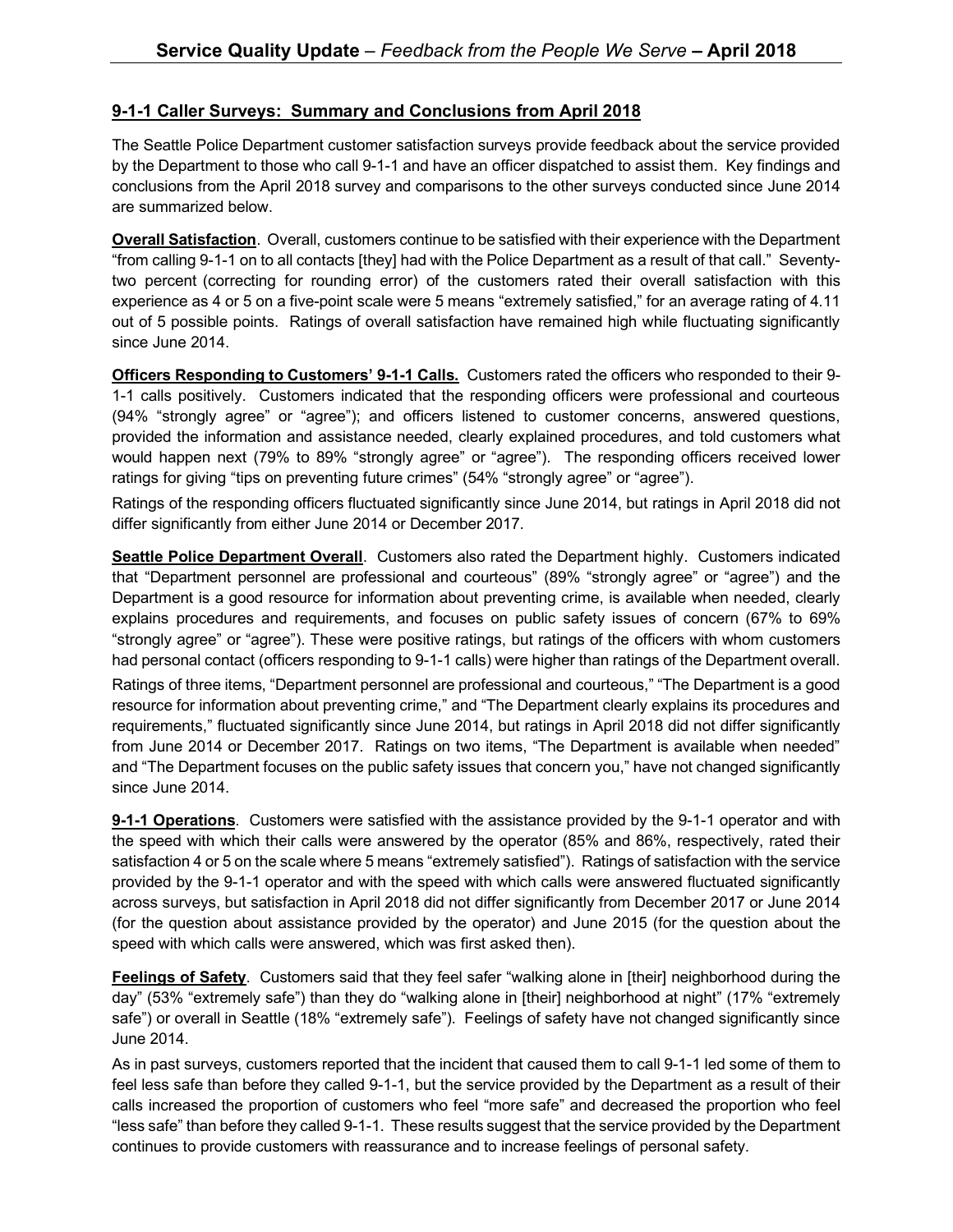### **9-1-1 Caller Surveys: Results**

This report (1) summarizes key results of the April 2018 survey of customers who called 9-1-1 in mid- to late March 2018 and had an officer dispatched to assist them and (2) compares the April 2018 results with those of the 14 other surveys of 9-1-1 callers conducted since June 2014.<sup>1</sup>

**Overall Satisfaction.** Customers who had an officer dispatched to provide assistance after calling 9-1-1 were asked to use a five-point scale, where 5 means "extremely satisfied" and 1 means "not at all satisfied," to answer the question, "Overall, how satisfied are you with this experience with the Seattle Police Department – from calling 9-1-1 on to all contacts you had with the Police Department as a result of that call?"

As the next chart<sup>2</sup> shows, 51 percent of the customers rated their satisfaction with this experience with the Department as 5 on the five-point scale where 5 means "extremely satisfied," and 22 percent rated their satisfaction as 4 on this scale. Four percent rated their satisfaction as 1, or "Not at all satisfied," and four percent rated their satisfaction as 2 on the five-point scale where 1 means, "Not at all satisfied."



The next chart shows that the average rating in April 2018 was 4.11 on the five-point scale where 5 is high. Responses to this question have fluctuated significantly since June 2014, but the satisfaction reported in April 2018 did not differ significantly from satisfaction in June 2014 or December 2017, the previous survey. This chart and similar charts, below, present the average ratings from five surveys: June 2014, June 2015, June 2016, June 2017, and April 2018.<sup>3</sup>



 $1$  Results were compared across surveys and tested to determine if any differences between survey results were statistically significant. Statistical tests included Analysis of Variance (ANOVA), t-tests, and chi-square tests (*IBM SPSS Statistics Version 25,* Release 25.0.0.1, 2017). Differences were considered statistically significant when the probability of the differences occurring by chance was less than .05 (p<.05).

 $2$  Percentages do not total 100 in this and some subsequent charts due to rounding.

 $3$  The numbers of respondents answering each question are omitted from some charts for readability, but approximately 200 customers participated in each survey.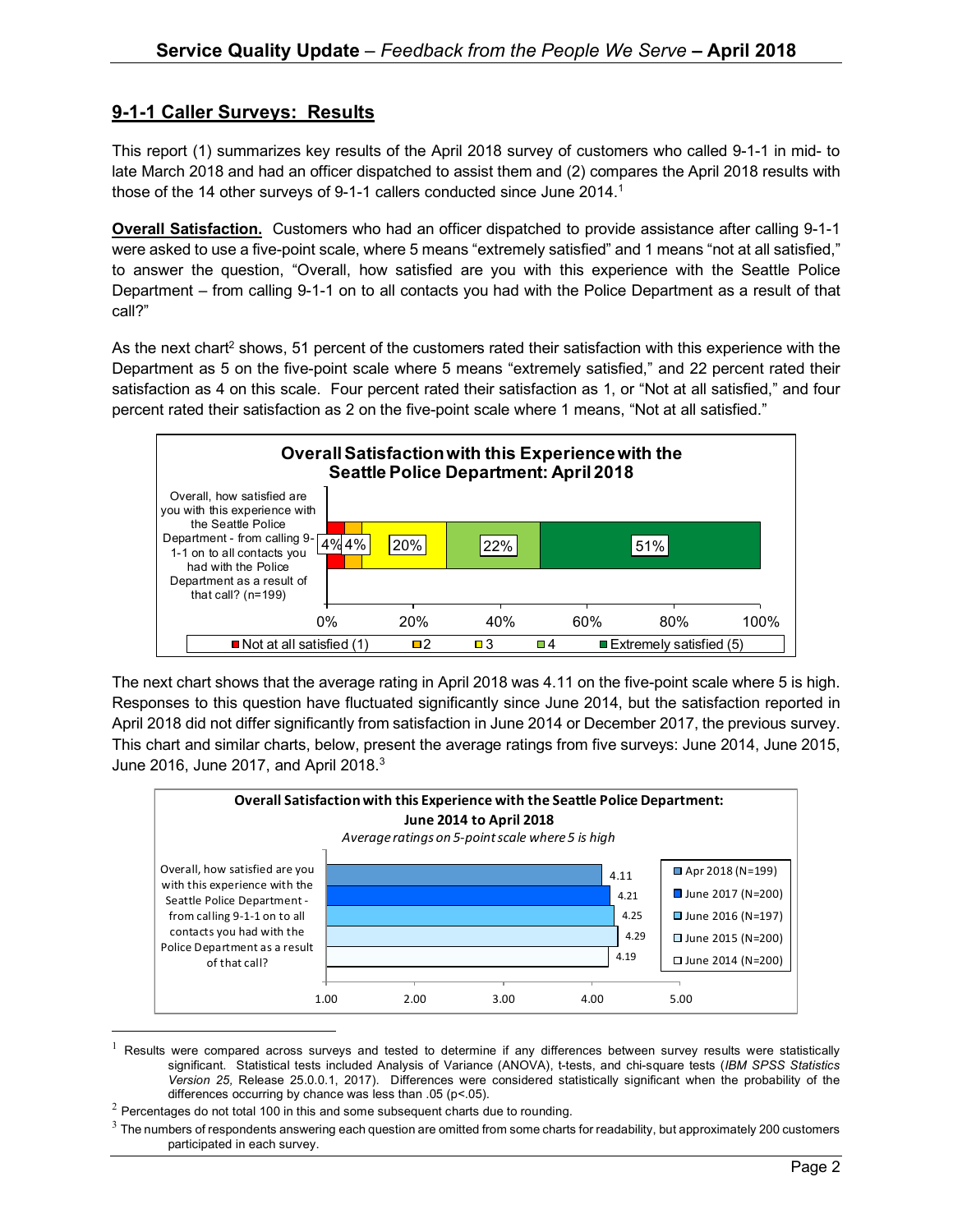**Officer Responding to the Call.** To assess customers' experiences with and opinions of the officer who responded to their calls to 9-1-1, customers were asked to indicate their level of agreement ("Strongly agree," "Agree," "Neither agree nor disagree," "Disagree," or "Strongly disagree") with a series of statements about the officer.

Customers rated officers highest for being professional and courteous and lowest for giving tips on preventing future crimes, as shown in the next chart.

- Sixty-one percent of the customers said that they "strongly agree" that the officer who first visited after their call to 9-1-1 "was professional and courteous," and 94 percent said that they "agree" or "strongly agree" with this statement. Two percent said they either "strongly disagree" or "disagree" that "The officer was professional and courteous."
- Between 37 and 46 percent of the customers said that they "strongly agree" with six of the statements about responding officers: "The officer listened to your concerns," "The officer answered your questions," "The officer provided you the information you needed," "The officer provided the assistance you needed," "The officer clearly explained procedures and requirements," and "The officer told you what would happen next." Between 79 and 89 percent of customers said that they either "agree" or "strongly agree" with these statements, and between 5 and 12 percent said that they "disagree" or "strongly disagree" with the statements.
- A total of 54 percent of the customers said that they "agree" or "strongly agree," and 31 percent said that they "disagree" or "strongly disagree," with the statement, "The officer gave you tips on preventing future crimes."

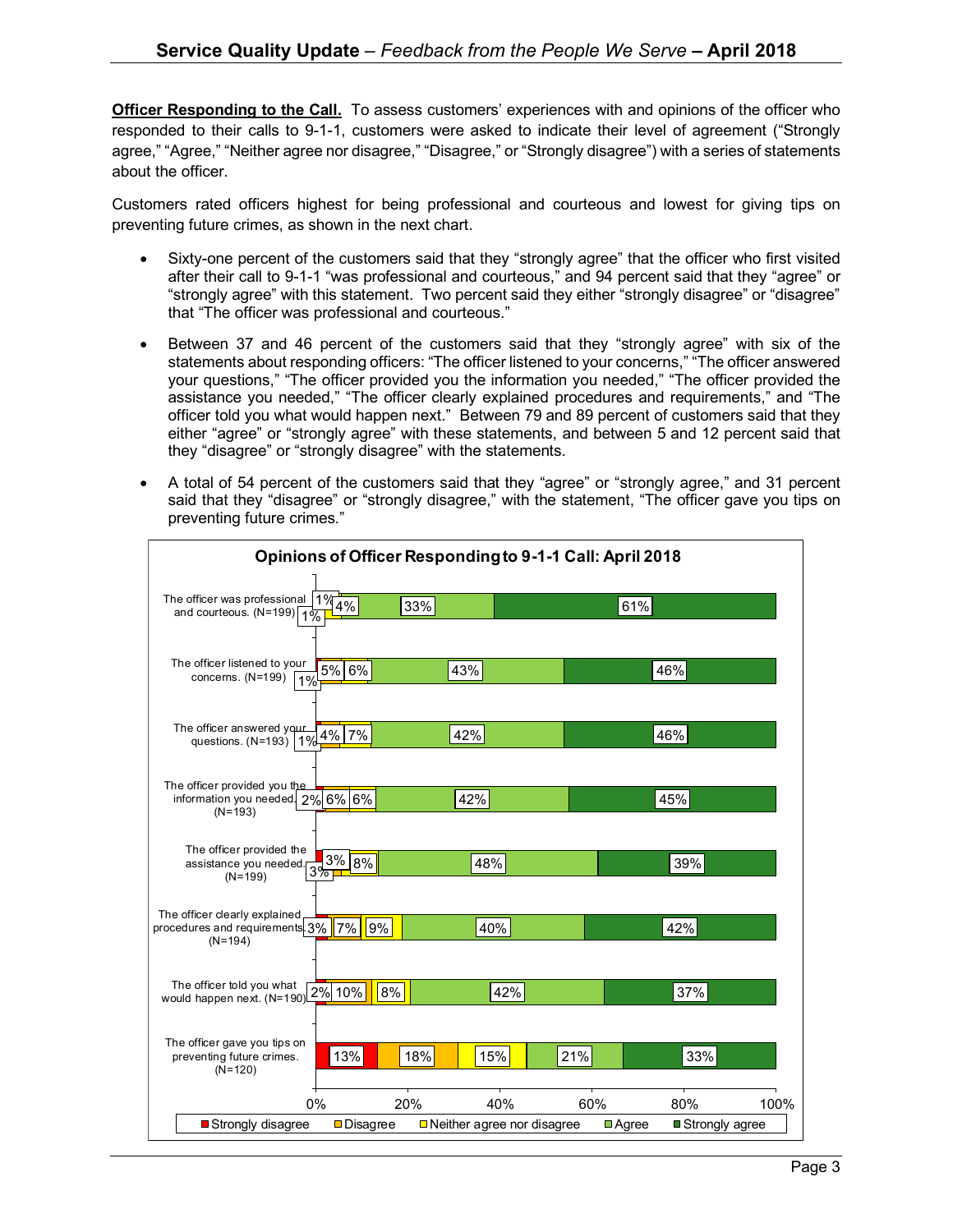Ratings of responding officers, shown in the next chart, fluctuated significantly since June 2014, but ratings in the current survey, April 2018, did not differ significantly from June 2014 or December 2017.



**Seattle Police Department Overall.** To assess opinions of the Seattle Police Department overall, customers were asked to indicate their level of agreement ("Strongly agree," "Agree," "Neither agree nor disagree," "Disagree," or "Strongly disagree") with statements about the Department, including the five statements shown in the next chart.

Customers rated the Department highest for having professional and courteous personnel, just as they rated the officer who responded to their call highest for being professional and courteous. Eighty-nine percent of the customers said that they "strongly agree" or "agree," three percent said they "disagree," and no one said that they "strongly disagree" that "Department personnel are professional and courteous." Between 67<sup>4</sup> and 69 percent of the customers said they "strongly agree" or "agree" with the other four statements about the Department; between  $12<sup>5</sup>$  and 17 percent said that they "disagree" or "strongly disagree" with these statements, shown in the next chart.

 <sup>4</sup> Correcting for rounding error.

 $5$  Correcting for rounding error.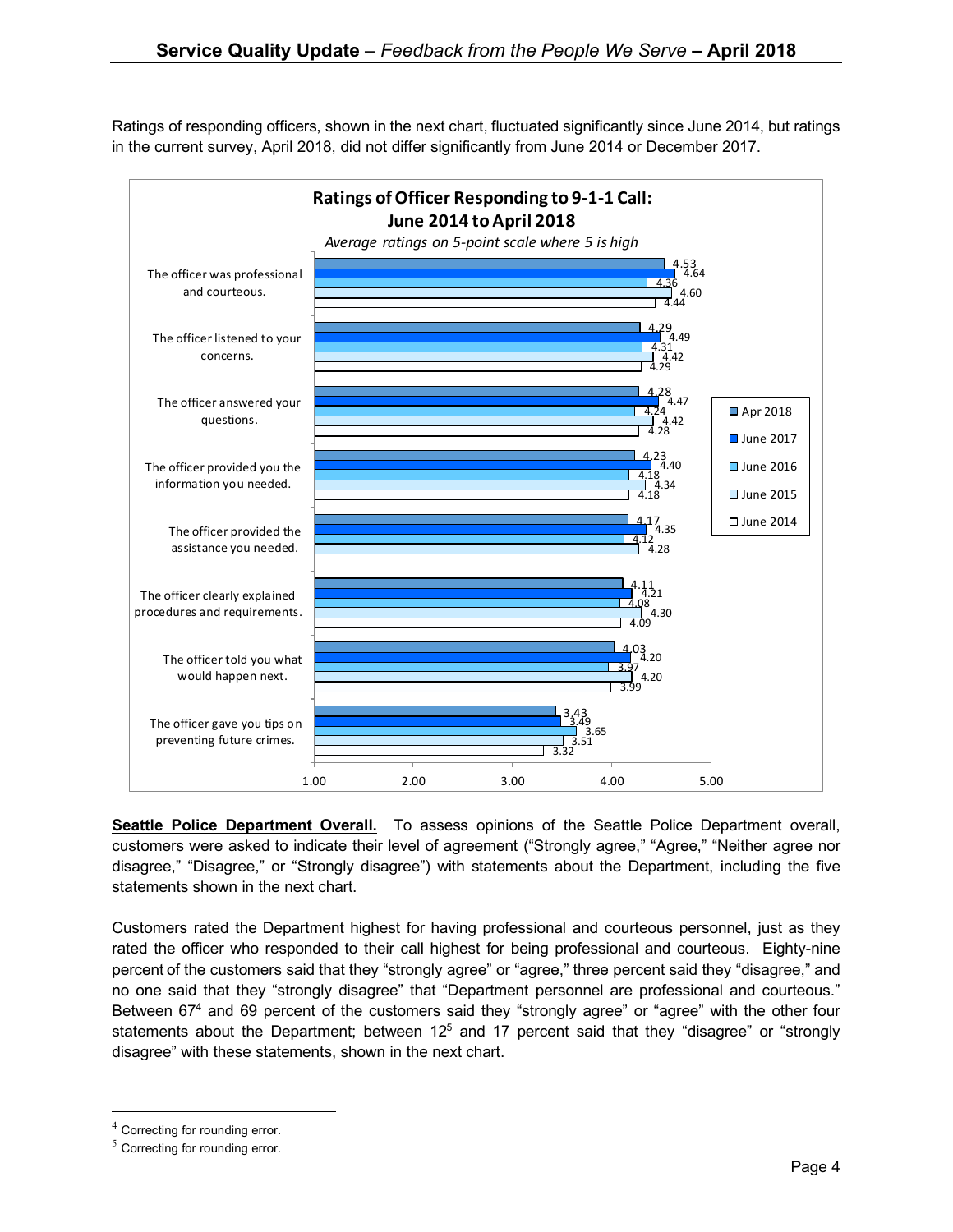

Ratings of three questions about the Department overall have fluctuated significantly since June 2014: "Department personnel are professional and courteous," "The Department is a good resource for information about preventing crime," and "The Department clearly explains its procedures and requirements." Ratings of these items did not differ significantly between April 2018, the current survey, and June 2014 or December 2017. Ratings of the other two items (the Department is available when needed and focuses on public safety issues of concern) have not changed significantly since June 2014.

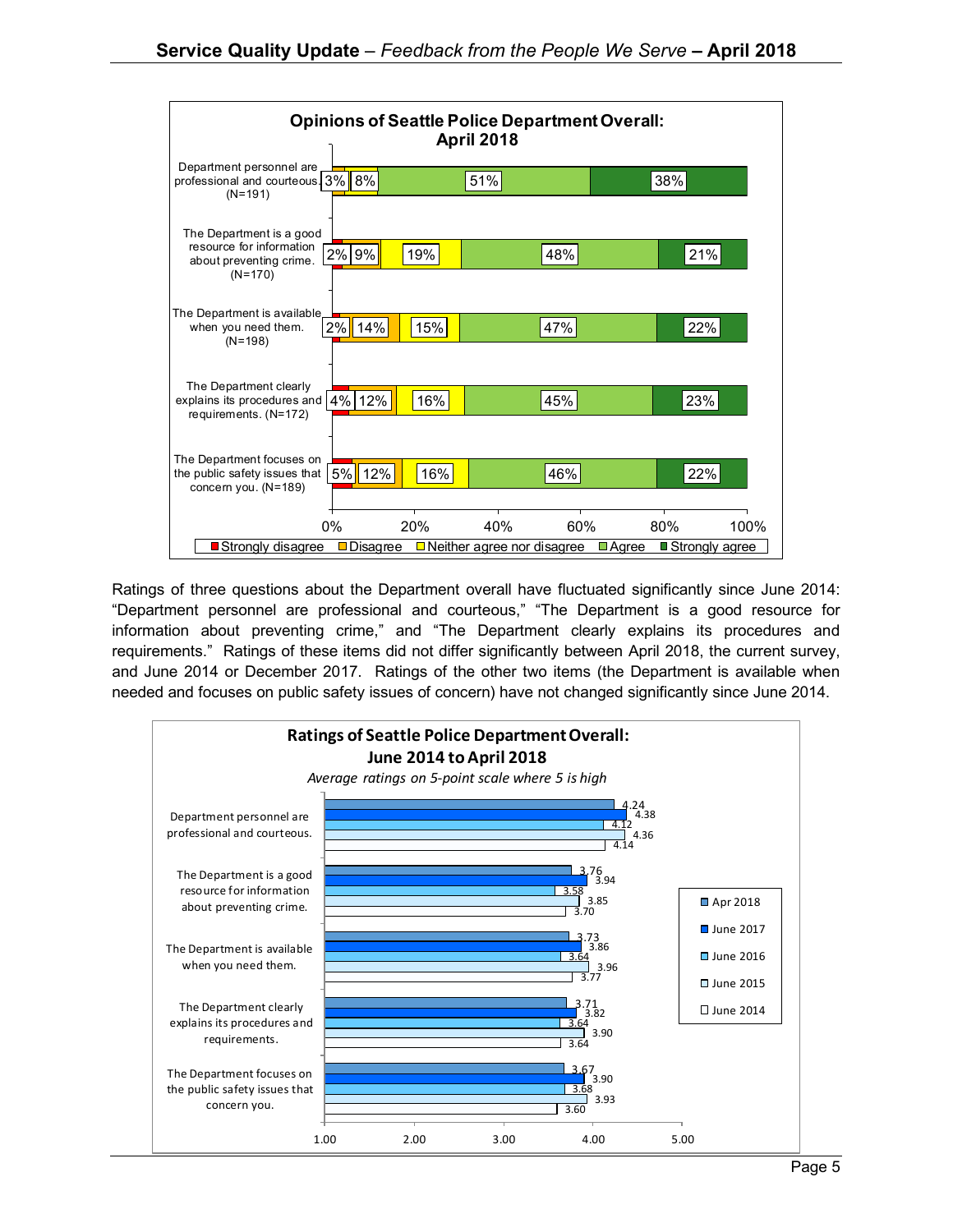**9-1-1 Operations.** Sixty-five percent of customers rated their satisfaction with the assistance provided by the 9-1-1 operator as 5 on the five-point scale where 5 means "extremely satisfied," and 69 percent rated their satisfaction with the speed with which their call was answered as 5 on this scale. A total of 85 and 86 percent rated their satisfaction with the assistance provided by the operator and the speed with which their calls were answered, respectively, as either 4 or 5 on this five-point scale. Eight and six percent rated their satisfaction with the assistance provided by the operator and the speed with which calls were answered, respectively, as either 1 or 2 on the five-point scale where 1 means "not at all satisfied." These results are shown in the next chart.



Ratings of satisfaction with the assistance provided by the 9-1-1 operator fluctuated significantly since June 2014, but satisfaction in April 2018 did not differ significantly from December 2017 or June 2014. Similarly, satisfaction with the speed with which the call was answered fluctuated significantly over time, but satisfaction in April 2018 did not differ significantly from December 2017 or June 2015, when this question was first included in the survey.



Since June 2015, customers have been asked if they reached an operator the first time they dialed 9-1-1. Responses to this question, summarized in the next chart, differed significantly across surveys. In the surveys conducted from June 2015 to December 2017, between 3 and 9 percent of the customers (between 5 and 19 customers) had to dial 9-1-1 more than once to reach an operator. In April 2018, the number of customers who had to dial 9-1-1 more than once declined to only one, which was significantly lower than December 2018 and June 2015.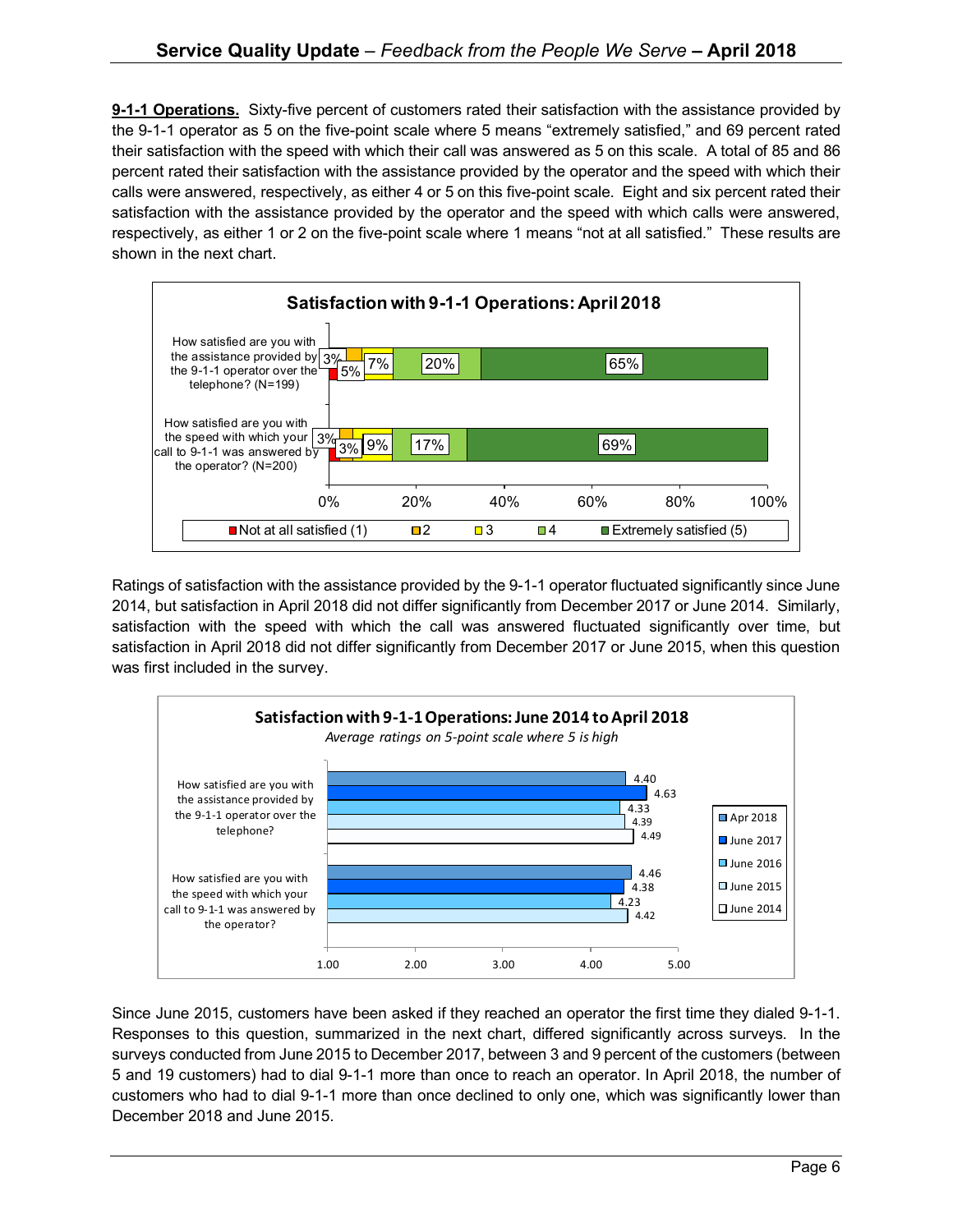

Also beginning in June 2015, customers who had to call 9-1-1 more than once were asked how often they dialed 9-1-1 to reach an operator. In April 2018, the customer who had to dial 9-1-1 more than once reported reaching an operator on the third attempt.

**Feelings of Safety.** Customers said that they feel safer walking alone in their neighborhoods during the day than they feel in Seattle overall or walking alone in their neighborhoods at night, as shown in the next chart.

- Fifty-nine percent rated their overall feelings of safety in Seattle as 4 or 5 on the five-point scale (18% "extremely safe"); 15 percent $6$  rated their safety as 1 or 2 where 1 means "not at all safe."
- Eighty-one percent<sup>7</sup> of the customers rated their feelings of safety when walking alone in their neighborhoods during the day as 4 or 5 on a five-point scale where 5 means "extremely safe" (53% "extremely safe"); eight percent rated their safety as 1 or 2 where 1 means "not at all safe."
- Thirty-nine percent rated their feelings of safety as 4 or 5 (17% "extremely safe") and 39 percent rated their feelings of safety as 1 or 2 when walking alone in their neighborhoods at night (17% "not at all safe").



 $6$  Correcting for rounding error.

Correcting for rounding error.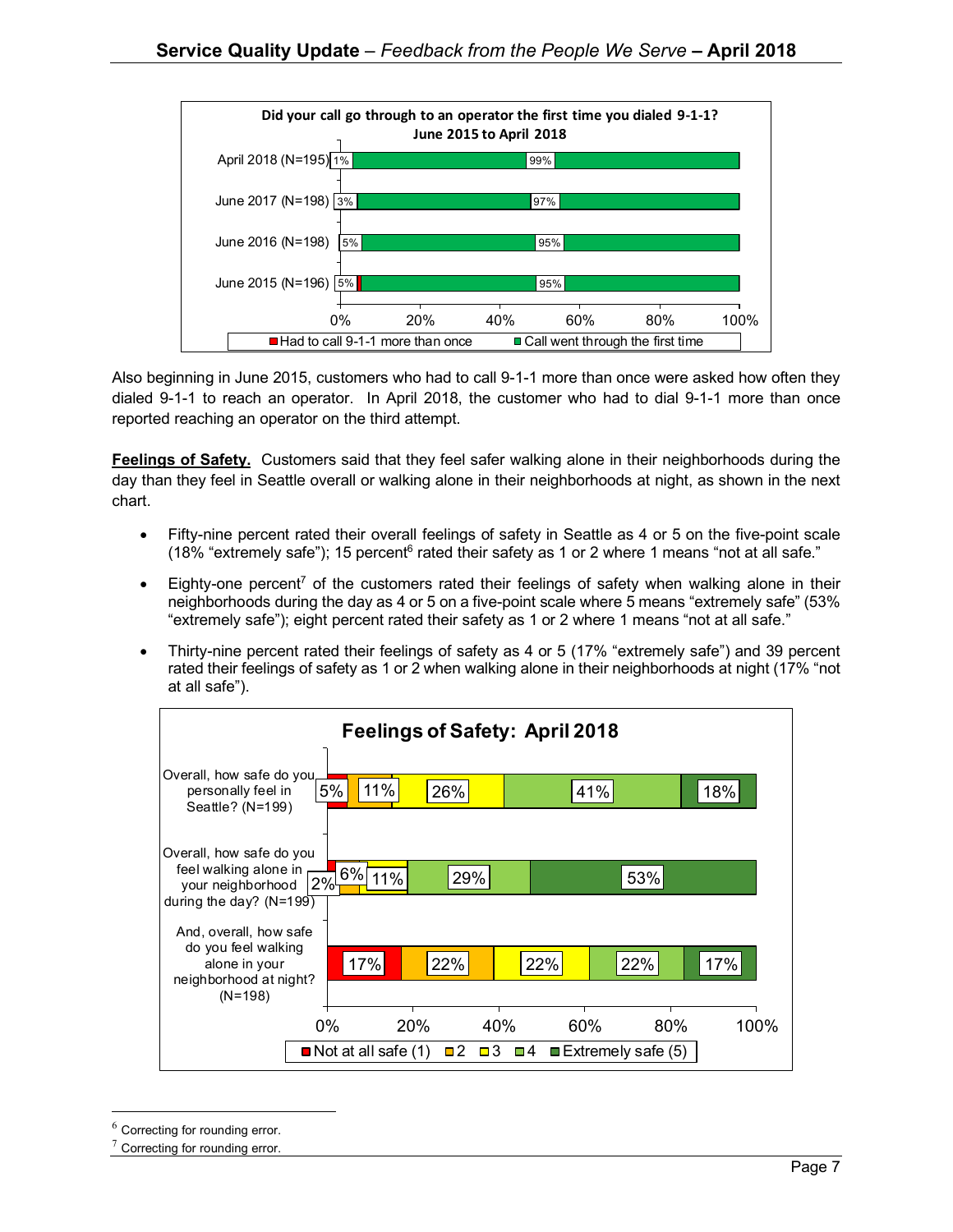Customers' feelings of safety in Seattle overall and walking in their neighborhoods alone during the day and at night, summarized in the next chart, have not changed significantly since June 2014.



When asked about the impact of the incident that caused them to call 9-1-1 on their feelings of safety, over half of the customers (64%) reported that they "feel about as safe as before the incident occurred." The remaining customers said that they either feel "less safe" (28%) or "more safe" (8%) than before the incident occurred. Similarly, when asked about the impact of the service received from the Department as a result of their call to 9-1-1, over half (62%) of the customers said that they "feel about as safe now as before they called 9-1-1," while 25 percent said they feel "more safe," and 13 percent feel "less safe."

The responses to these two questions show that the service received from the Seattle Police Department led to an increase in the percentage of customers who said they feel "more safe" (8% to 25%), as well as a decrease in the percentage of customers who feel "less safe" (28% to 13%), as shown in the next chart. This indicates that feelings of personal safety increased and customers were reassured by the Department's service.



As noted in previous survey reports, customers' opinions of the impacts of both the incident and the service provided by the Department have changed significantly over time. However, in every survey, a larger proportion of customers said they feel "more safe" and a smaller proportion said they feel "less safe" after receiving service from the Department than after the incident that caused them to call 9-1-1.